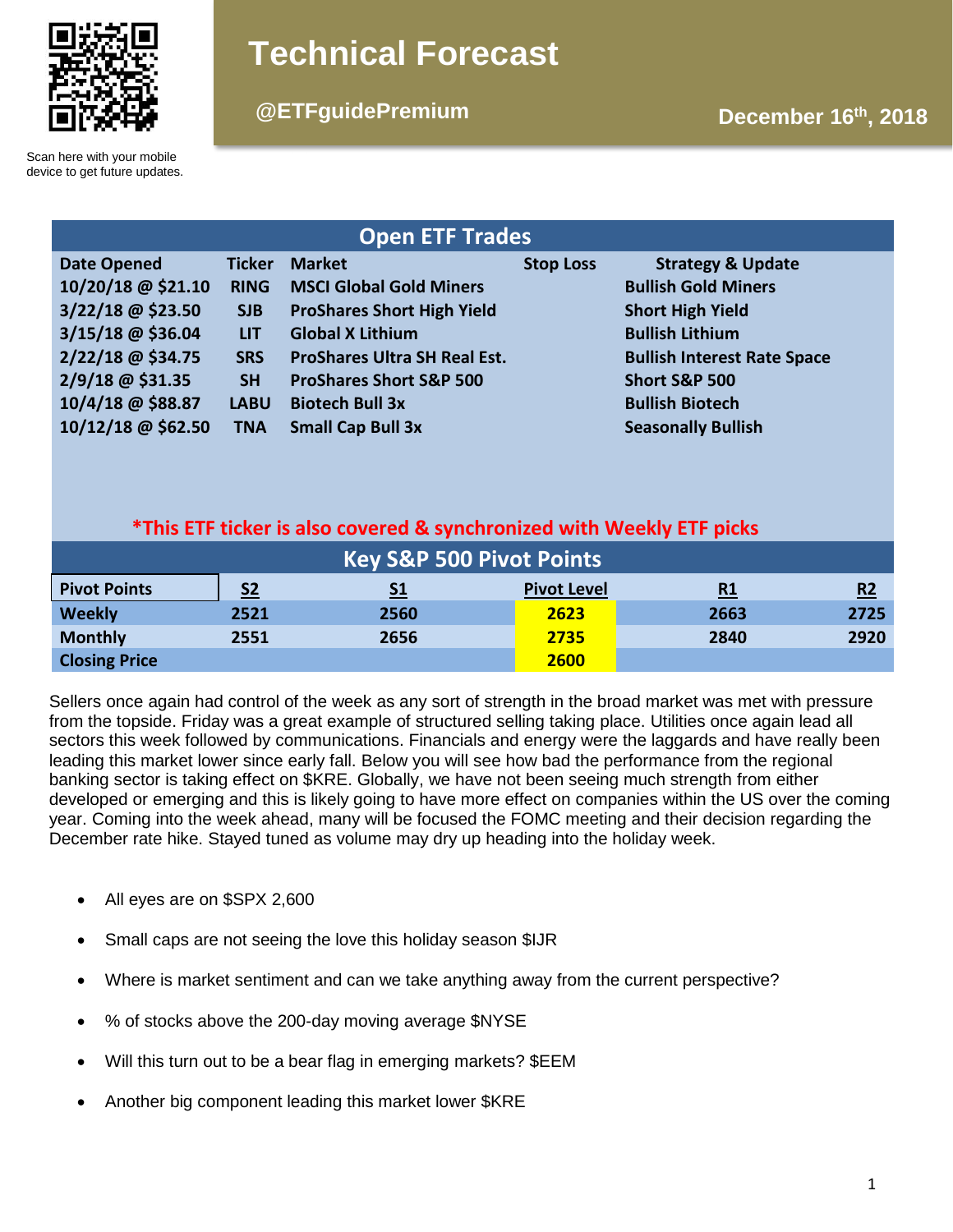### **How to Trade it:**

As if the market knew, the \$SPX closed right on 2,600 last Friday to close out the week. Below we show a yearly candle chart of the \$SPX. We wanted to highlight this as there is only two weeks left before this candle will close for the year. As of this moment, it looks to be more of a reversal candle, where we traded up earlier in the year, to fall back near the end of the year at or below the open. If this does end up following through to the downside, the longer-term outlook for this market projects to be rough. This would also portray that the weakness seen throughout the back half of this year, could likely just be the beginning as support from a very long-term perspective seen below could best be defined as the rising 21 period EMA. This of course does not need to happen immediately or at all for that matter, but a reversal candle of this magnitude should be respected.



The \$CPC ratio is reaching higher levels once again as fear is starting to settle in as a normal occurrence within this market. If we start to see another higher spike, this would likely suggest capitulation of some sort. Time will tell but we will certainly be ready for this type of event.

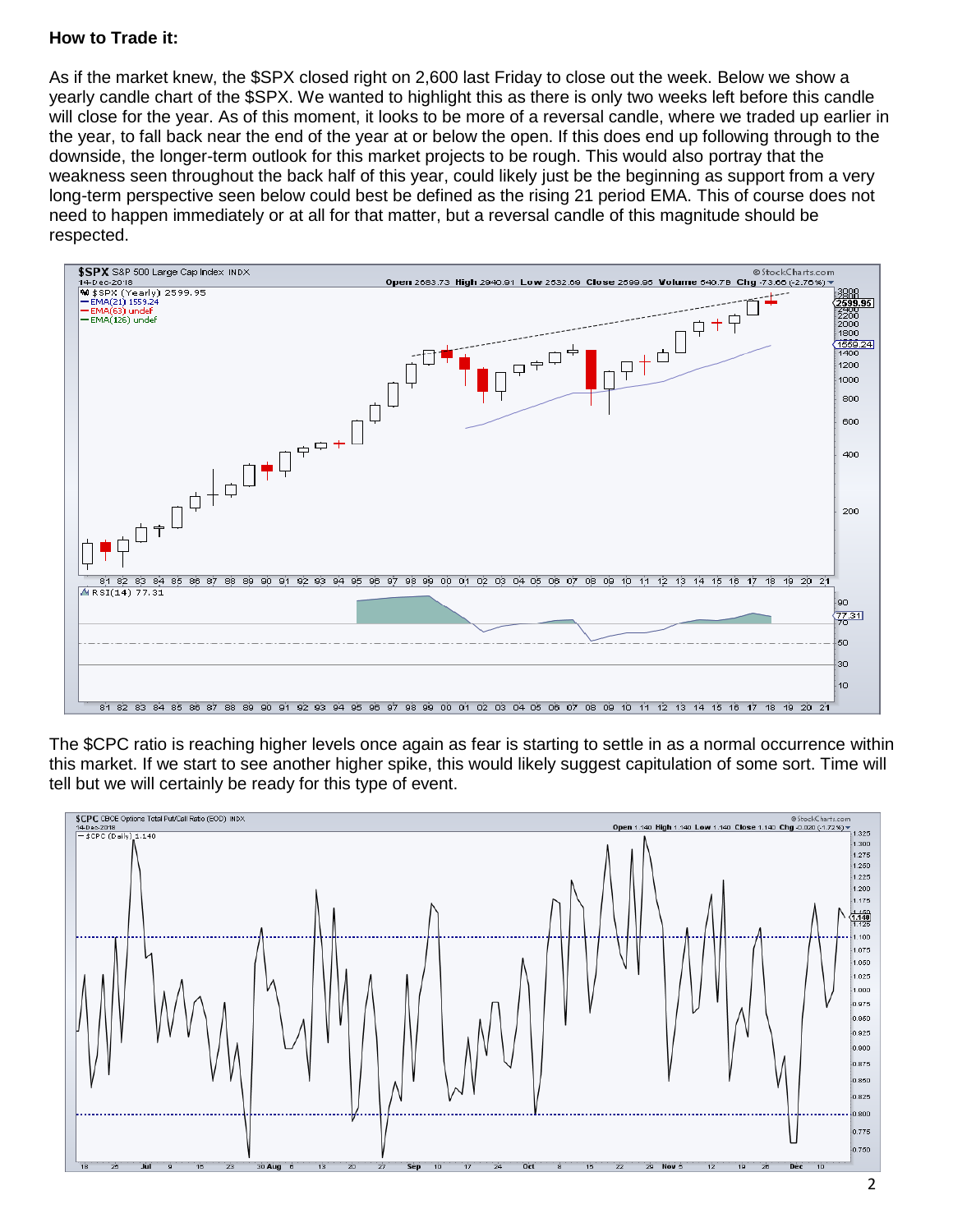# **Small Caps (\$IJR)**

Small caps have been a leader in the clubhouse in terms of downside. IJR is now at an interesting inflection point where support could very well show up, but if buyers do not step up to the plate this could get even more ugly. The MACD is not suggesting good momentum but we are still above the October low, so the posibility of positive divergence is still available should we see buyers.



#### **AAII Bull Bear**

Sentiment as expected is detiorating right now at levels not seen since early 2016. From a contrarian perpsective, this is a great characteristic to see if we do see positive things techincally. However, we are not seeing a lot out there that suggests being contrarian yet.

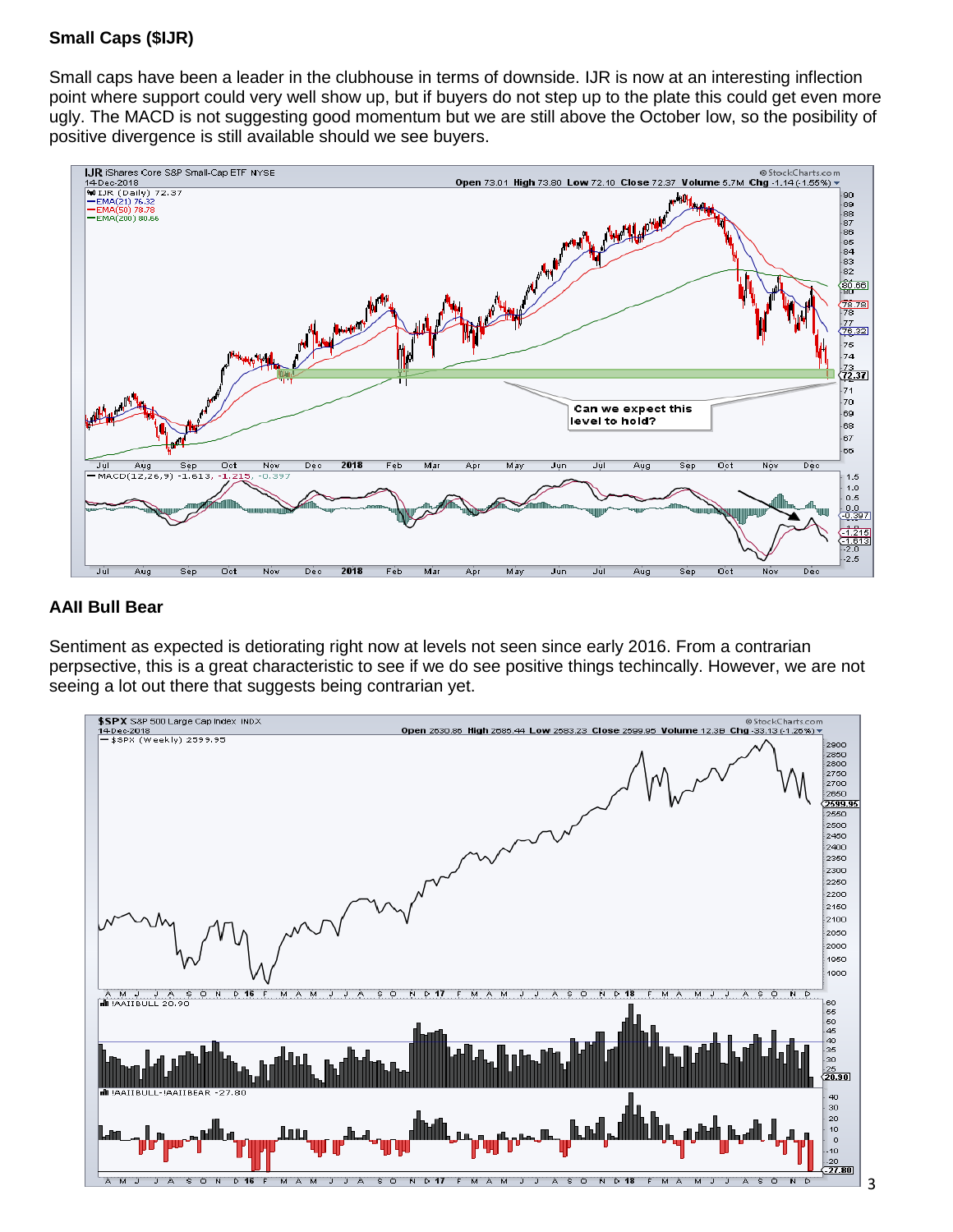#### **% of Stocks above 200 DMA (\$NYA200R)**

NYSE stocks above the 200 DMA is slipping at an alarming rate. This really has been making lower highs since the middle of 2016. As a breadth characteristic, this is great trend perspective to be aware of for the general market. To resolve this, we need time and aggressive buyers creating more of a thrust to the upside.



#### **Emerging Markets (\$EEM)**

Emerging markets continue to struggle and look to be forming more of a bear flag currently. Notice the channel being formed below. The RSI also conintues to be in bear market territory. This is when RSI travels from 60 to oversold conditions (back and forth), price will rally and then fade off as sellers constantly take control. If we see a channel break here, this bear flag would then be confirmed.